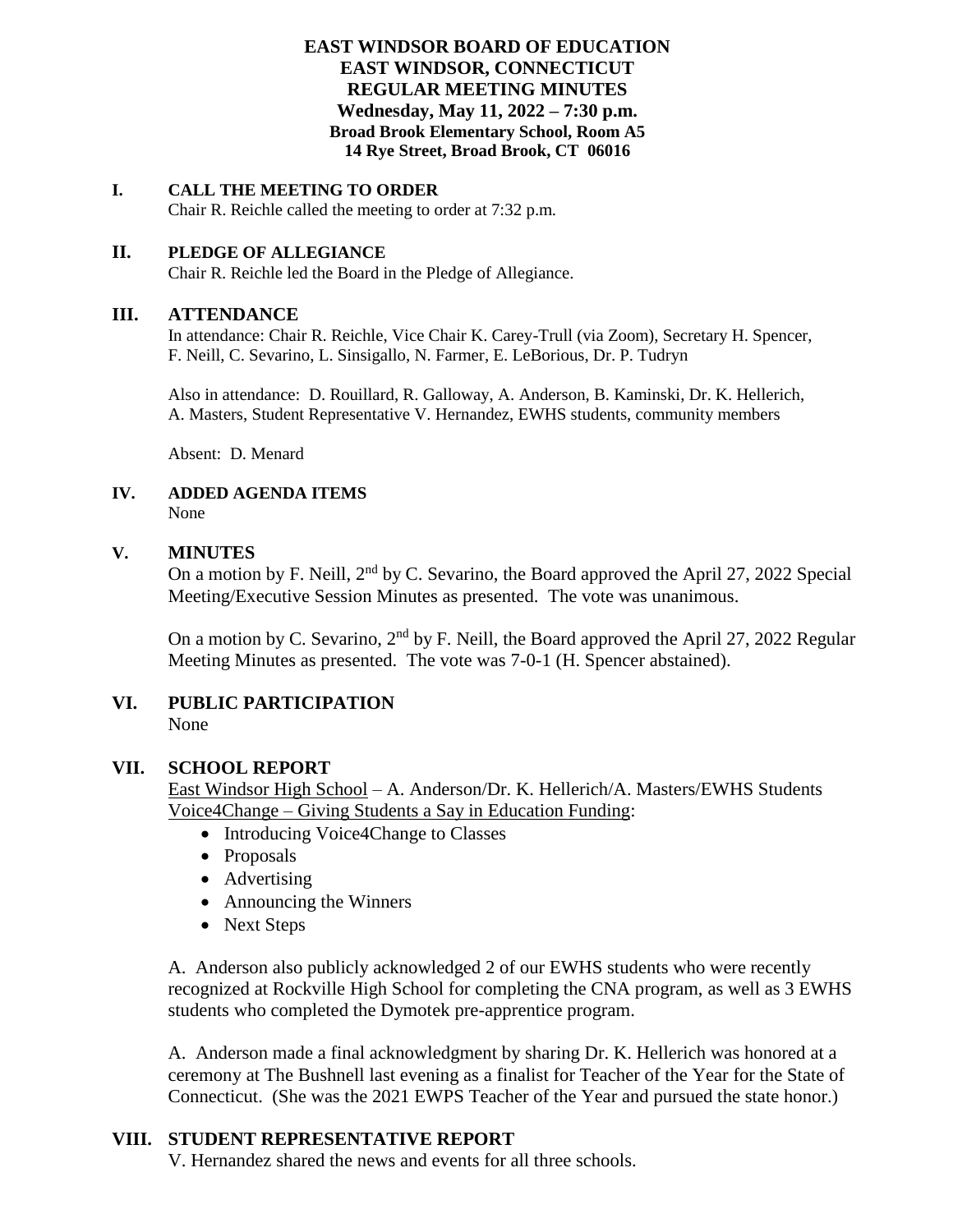**East Windsor Board of Education Regular Meeting Minutes – May 11, 2022 Page 2**

# **IX. PERSONNEL REPORT**

The Board reviewed the current report provided in their packet.

# **X. FINANCIAL REPORT**

R. Galloway reported the following:

- Continued work on the Chart of Accounts to establish proper set-up
- Scheduling "investment assessment" with MUNIS to go over our system practices, etc.
- Working with payroll, relative to salaries, due to a concern that the line item may be underbudgeted through the end of the year
- Closure of open encumbrances Have found that some bills have been double-paid due to the lack of back-up material to prove prior payment – We are working on obtaining credits for said payments
- Upcoming meeting with FRC and Food Services personnel to establish best practices for accounting and reconciliations

# **XI. CURRICULUM REPORT**

SAT & PSAT Report – D. Rouillard reported the following:

- SAT & PSAT Report Class of  $22-25$
- Class of 2022 Positive Growth Trends
- Class of 2023 Positive Growth Trends
- Three-Year Growth for 1<sup>st</sup> Time PSAT Test Takers
- Three-Year Growth for 1<sup>st</sup> Time PSAT Test Takers Related to State Benchmarks
- Action Steps in Process

# **XII. UNFINISHED BUSINESS: VOTE**

FY23 Budget – Dr. P. Tudryn spoke to the discussion at the April 14 BOE meeting relative to reductions to the budget, the \$92,561 shortfall to our budget, and the increase in the projected cost for health care. He noted our newly hired staff are coming in at a lower salary than those leaving, and there are still staff left to hire. Union contract negotiations are underway for those expiring on June 30, 2022.

On a motion by F. Neill,  $2<sup>nd</sup>$  by H. Spencer, the Board voted to table the vote on the FY23 budget to the next meeting when more information is available and the entire Board is present to vote. The vote was unanimous.

# **XIII. UNFINISHED BUSINESS: DISCUSSION**

- 1. Re-Entry Update
	- Dr. P. Tudryn reported the following:
	- Our COVID numbers remain low
	- Visitor access to the buildings is still restricted until further notice
	- We will continue to follow mitigation strategies
- 2. Reschedule N. Caruso, CABE

Due to the need to reschedule the recent O&A session with N. Caruso, discussion ensued and the Board came to the consensus to wait until summer to reschedule the session. They selected to seek his availability on 8/24, prior to the scheduled BOE meeting that evening.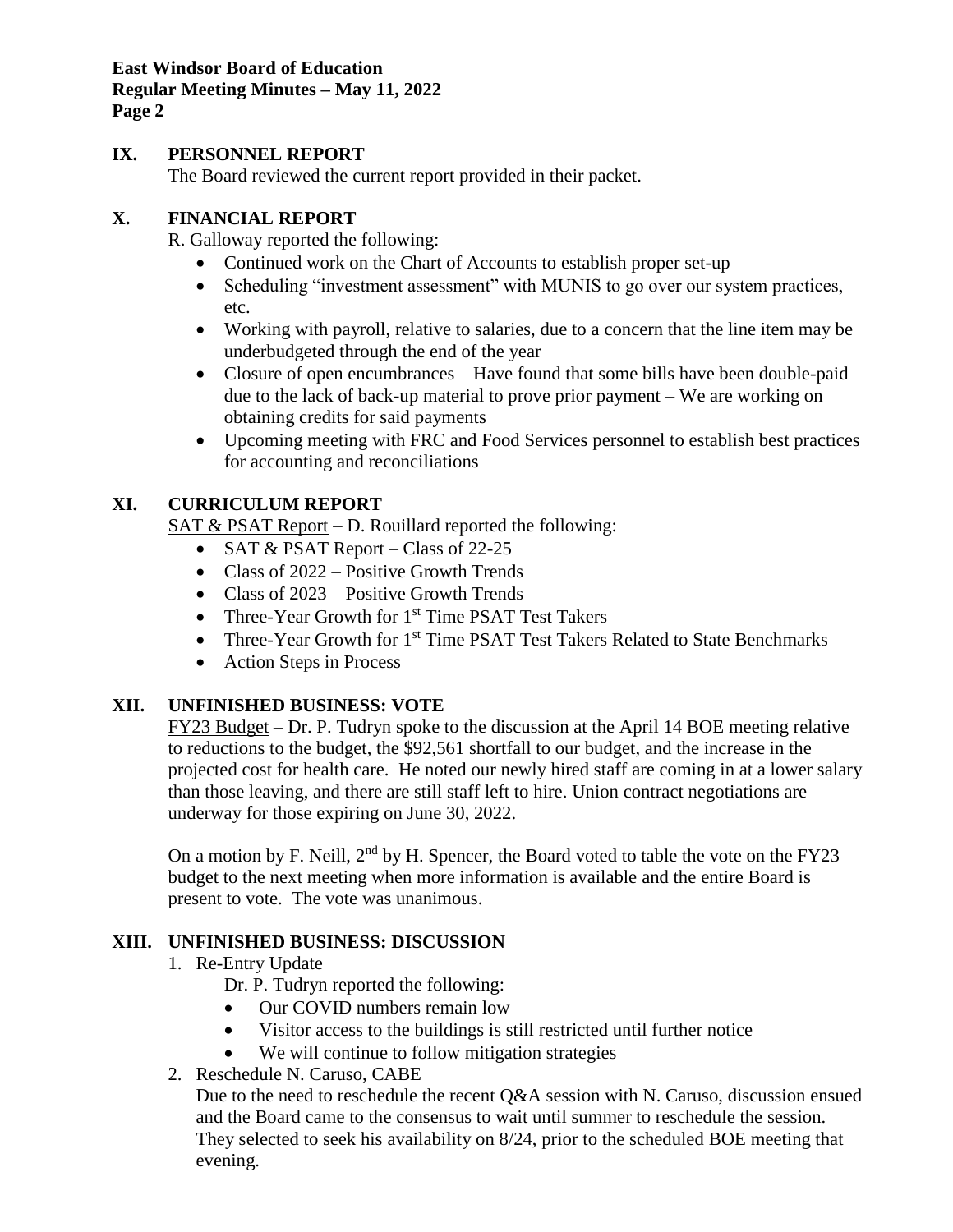# **XIV. NEW BUSINESS: VOTE**

- 1. Surplus Items
	- Wrestling Mats
	- Textbooks
	- Teacher Desk

On a motion by F. Neill,  $2<sup>nd</sup>$  by L. Sinsigallo, the Board voted to deem the above referenced items as surplus and approved the superintendent to donate or discard items as necessary. The vote was unanimous.

2. Healthy Food Certification Participation

On a motion by N. Farmer,  $2<sup>nd</sup>$  by H. Spencer, the East Windsor Board of Education voted, Pursuant to C.G.S. Section 10-215f, to certify that all food items offered for sale to students in the schools under its jurisdiction, and not exempted from the Connecticut Nutrition Standards published by the Connecticut State Department of Education, will comply with the Connecticut Nutrition Standards during the period of July 1, 2022, through June 30, 2023. This certification shall include all food offered for sale to students separately from reimbursable meals at all times and from all sources, including but not limited to school stores, vending machines, school cafeterias, culinary programs, and any fundraising activities on school premises sponsored by the school or non-school organizations and groups. The vote was unanimous (8 yes, 0 no).

3. Food & Beverage Exemptions

On a motion by N. Farmer,  $2<sup>nd</sup>$  by C. Sevarino, the East Windsor Board of Education voted to allow the sale to students of food items that do not meet the Connecticut Nutrition Standards and beverages not listed in Section 10-221q of the Connecticut General Statutes provided that the following conditions are met: 1) the sale is in connection with an event occurring after the end of the regular school day or on the weekend; 2) the sale is at the location of the event; and 3) the food and beverage items are not sold from a vending machine or school store. An "event" is an occurrence that involves more than just a regularly scheduled practice, meeting, or extracurricular activity. For example, soccer games, school plays, and interscholastic debates are events but soccer practices, play rehearsals, and debate team meetings are not. The "regular school day" is the period from midnight before to 30 minutes after the end of the official school day. "Location" means where the event is being held. The vote was unanimous (8 yes, 0 no).

### **XV. NEW BUSINESS: DISCUSSION**

- 1. Arts & Culture Committee Collaboration Dr. P. Tudryn informed the Board the newly created town committee is seeking to collaborate with the schools. He recently met with committee member, Deb Williams and referred her to speak with our district-wide Safe School Climate and Equity Committee. They will meet and report their ideas to him to be shared with the Board.
- 2. FOI Workshop Dr. Tudryn shared the recent offer by BOE member, D. Menard to reach out to T. Hennick from the state to conduct an FOI workshop for the Board. It was the consensus of the Board to move forward with scheduling a workshop, perhaps to include other town departments.
- **XVI. LIAISONS' REPORT**

None